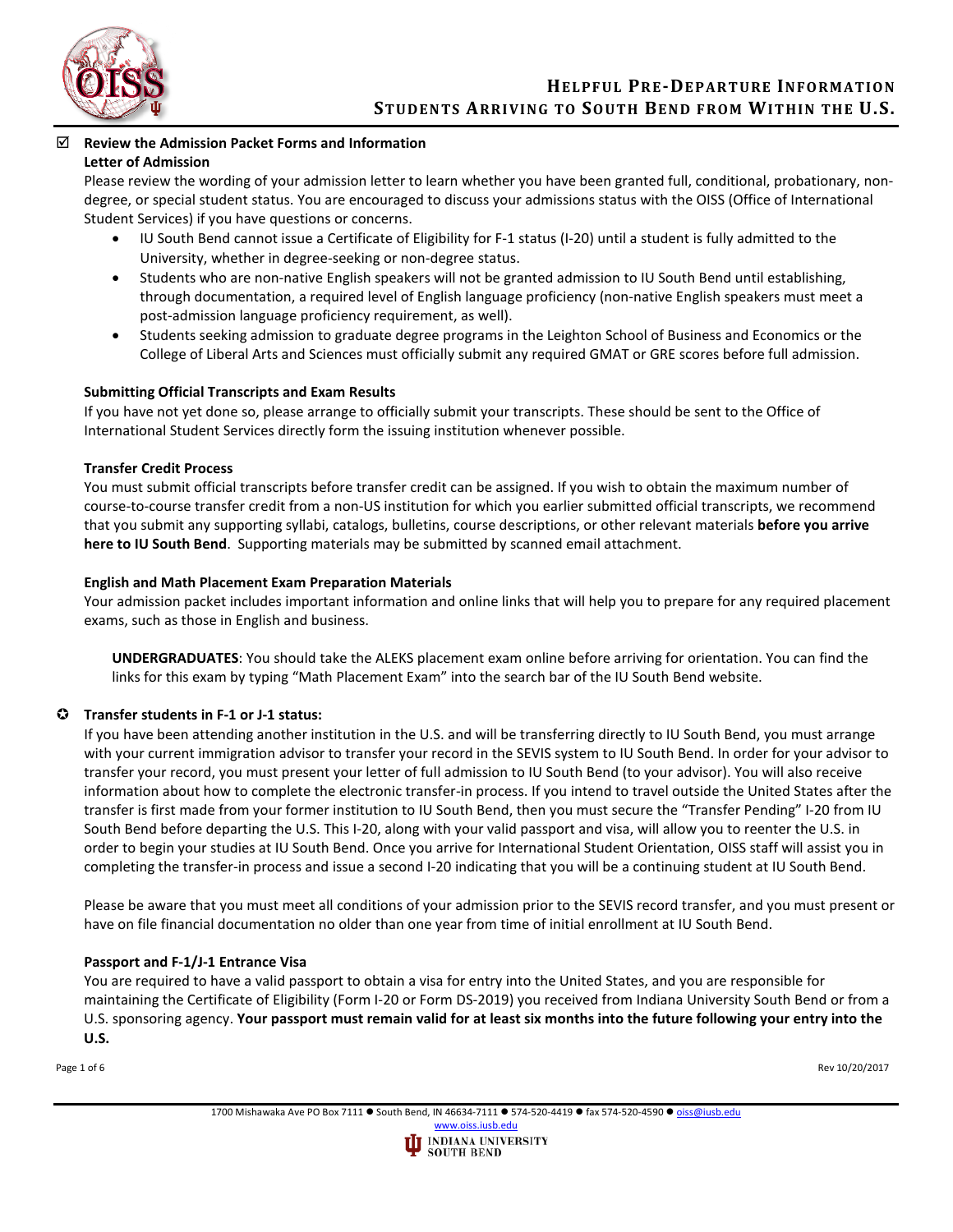

# **Prepare and Gather Important Documents**

# **Home Country License/International Driver's License/State License**

If you plan to drive a motor vehicle in the state of Indiana, you will need to bring your valid driver's license (officially translated into English) from your home country. If you have already been issued a driver's license from another U.S. state, you must apply for an Indiana driver's license within a specified period of time after taking up residency in the state. Further details about applying for an Indiana driver's license can be found at the Bureau of Motor Vehicles Web site: [www.in.gov/bmv/.](http://www.in.gov/bmv/)

# **Proof of Date of Birth (for self, spouse and dependents); Marriage Certificate**

If your passport is less than one year old, it is a good idea to secure a certified true copy of your Birth Certificate or other documents that can verify your date of birth. A second form of identification is required to apply for a U.S. Social Security card. Married students should have a marriage certificate at the ready.

## **Health and Immunization Records**

Be sure to bring any health records, such as immunization records, medicine prescription information, etc. with you. Before the start of your second semester of enrollment, you will be required to complete an online form that requests you provide the dates of specific immunizations. You will also be required to review information about meningitis and how you can take steps to prevent contracting meningitis.

• **These documents should be accompanied by an English translation. You will be asked to upload a copy of these documents to complete the Immunization Compliance.** 

### **TB Screen Required after entry to the U.S.**

All students in F and J status will be required to undergo a TB screening after arrival to the United States. These screenings will be available through IU South Bend's Health and Wellness Center and offered as part of orientation.

## **Students with Dependents**

*Please indicate at the time of admission or confirmation of admission whether you will require immigration documents for a spouse or child dependent. In addition to submitting the I-20 dependent form, please note the following requirements:*

**Married Students** – Documentary evidence of a dependent's relationship to an F-1 student must be presented (marriage license in original language with English translation), together with adequate financial resources before the OISS may issue a supporting I-20 for F-2 dependents. In addition, please submit a copy of your spouse's passport page.

**Students with Dependent Children** – Documentary evidence of a dependent's relationship to an F-1 student must be presented (birth certificate, adoption certificate or guardianship certificate in original language with English translation), together with adequate financial resources before the OISS may issue a supporting I-20 for F-2 dependents. In addition, please submit a copy of each child's passport page.

If you will be enrolling your child in an Indiana elementary or secondary school, please bring proof of attendance at the school in your country (i.e. report cards), detailed course descriptions of their academic work, and immunization records.

## **Other Important Items to Bring With You**

## **Cultural information and artifacts**

People in the U.S. are very interested in learning more about your country, and you will have many opportunities to make cultural presentations on campus and in the community. Please try to bring examples of your country's culture and traditions, such as traditional clothing, musical instruments, pictures of your country and family, and other artifacts that are special to your culture or family life.

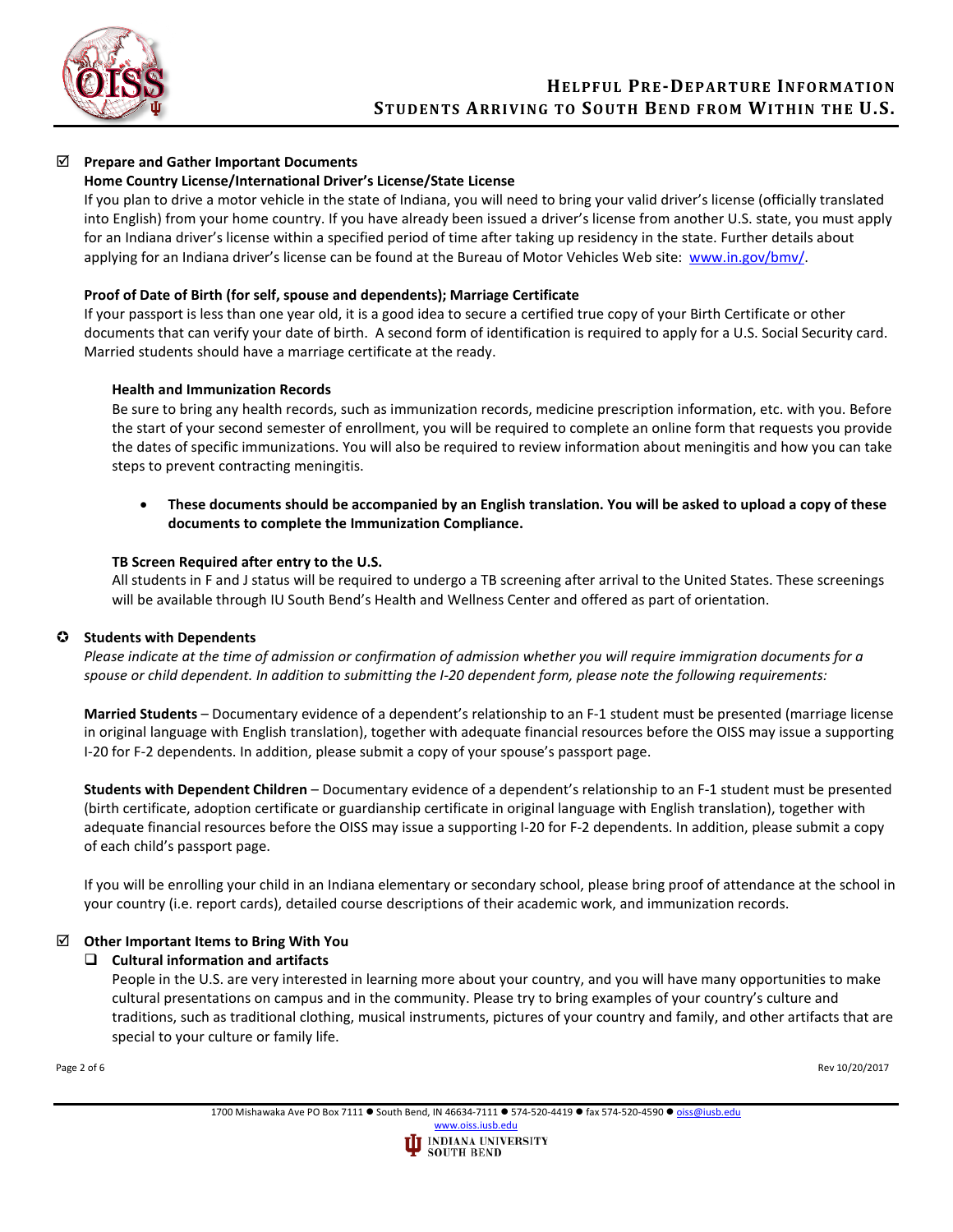

# **Family photos and mementos**

# **Small home country souvenirs**

- It is nice to be able to present small tokens to hosts and new friends.
- **A variety of clothing, but you will be able to buy bulky, cold-weather clothing and boots in South Bend**

# **Traveling to Indiana**

## *By Air*

South Bend is well connected by air to South Bend Regional Airport.

# *Bus Service from Chicago to South Bend*

Daily bus service is available to and from Chicago/South Bend by Coach USA/United Limo [\(http://www.busville.com/\)](http://www.busville.com/). The company operates 7 days a week, including weekends and holidays. The schedule and fares are listed at the Web site above. The service is available from both O'Hare and Midway airports; however, Midway is not an international airport. You can pick up Coach USA/United Limo service at two locations. The first location is within the so-called domestic terminals on the lower level in the Shuttle Bus Center. Follow the arrows! The second stop location is curbside in front of Terminal 5. There are two South Bend bus service-drop offs: South Bend Regional Airport and Notre Dame Avenue.

# *Bus Service from Other Cities to South Bend*

Please check the Greyhound Bus schedule for travel from other cities to South Bend[: http://www.greyhound.com/](http://www.greyhound.com/)

# *South Shore Train*

You may also opt to take the city train from a Chicago-area airport into Chicago's Randolph Street Station, and then board a South Shore train which stops at the South Bend Regional Airport. This can be an inexpensive and pleasant way to ride into South Bend if you plan to overnight or spend some time in Chicago before arriving in South Bend. The Web site is here: [http://www.nictd.com/.](http://www.nictd.com/)

# **First Arrival in South Bend**

Students must make every effort to arrive in South Bend by the date of International Student Orientation, as noted in the admission letter. This date is prior to the beginning of classes each semester or summer session. Since University offices are closed on Saturdays, Sundays, and holidays, it is wise to avoid arriving on these days.

If circumstances arise which prevent you from arriving in South Bend by the date specified, you MUST contact the OISS by email, fax, or telephone for advisement. Keep in mind that if you are not able to arrive by the date specified on your I-20 or DS-2019, you must postpone your admission until a later semester.

Once your travel plans are confirmed, please send your arrival information to the OISS via the International Student Pre-Arrival Checklist, including the date and time of your arrival, airline, and flight/bus/train number. If your travel plans are subsequently changed, you should notify the OISS immediately.

Should you require EMERGENCY assistance upon your arrival in the U.S. or South Bend, telephone the OISS at (574) 520-4419 Monday through Friday between the hours of 8am and 5pm. If unable to reach the OISS, please notify the IU South Bend Safety and Security office at (574) 520-4239.

All international students, research/scholars, and visitors MUST register at the OISS by the next working day after they arrive. The office is open 8am until 5pm Monday through Friday. We are located in the Administration Building, first floor, and our telephone number is (574) 520-4419. Bring all of your admission and travel documents with you including those of any dependents who are traveling with you. At this time, we will answer your questions and give you information about orientation.

Page 3 of 6 Rev 10/20/2017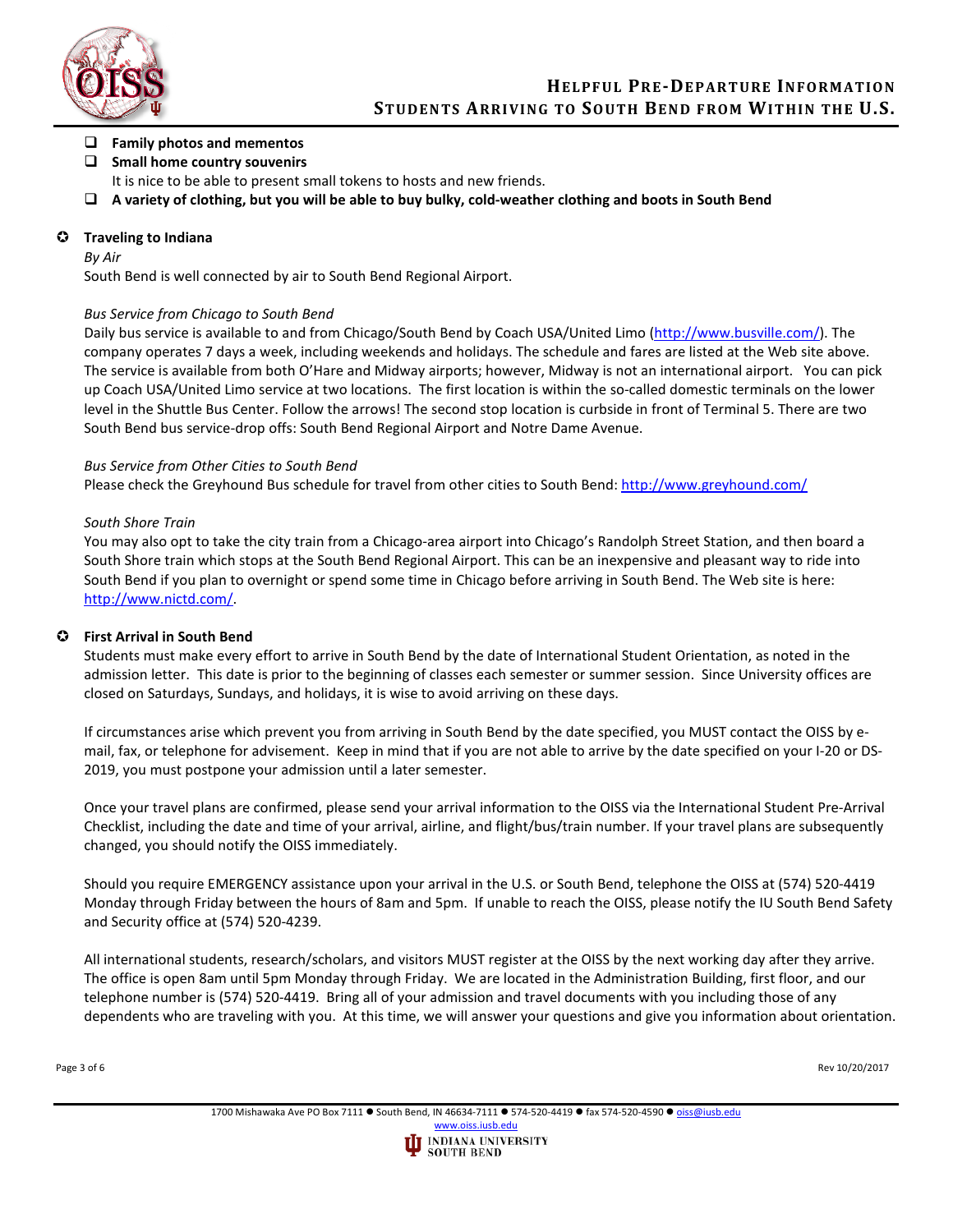

An orientation period is planned at the beginning of each semester to help you make the adjustment to IU South Bend and American living.

# **Expenses**

It is important that you realistically estimate your educational and living expenses at IU South Bend. Make certain that you will have sufficient funds available through your proposed stay to meet all of your needs. The possibility of obtaining financial assistance at IU South Bend is extremely limited, although you are encouraged to apply online for the IU South Bend scholarship packet by March 1 of each year. You should not expect to receive a scholarship award in the first year after initial enrollment, unless you have already been notified of financial assistance in your admission letter or a subsequent First-Year Award letter. Estimated minimum expenses for an academic year of study at IU South Bend are based upon projected tuition and living costs. Please note that these estimates do not include the cost of tuition, books, or room and board during the summer sessions. Additional funds must be available for these expenses.

## *International Student Fee Remission Scholarship*

Students may apply for the International Student Fee Remission Scholarship in the second semester of enrollment. Students who meet the eligibility requirements may be awarded up to 40 percent of the out-of-state tuition rate.

## **Traveling and Temporary Housing Expenses**

Review your itinerary from start to finish so you can plan for expenses related to meals and transportation along the way. The travel section outlines options and estimated costs for local travel between airports and South Bend. If you are not able to move into your permanent housing, you should also plan for the costs associated with a temporary stay in a hotel.

### **Money for Immediate Expenses/Exchanging Foreign Currency**

Students should be able to access approximately \$6000.00 upon arrival to IU South Bend. Those renting off-campus apartments will likely need to pay the first month's rent, together with a deposit. You will also need to purchase food and some clothing, as well as household and school supplies. Books, insurance, and local transportation and temporary lodging will also figure into your first expenses.

It is a challenge to exchange foreign currency once in South Bend. If you seek to make an exchange, you will likely need to wait for several days while your bank processes the exchange.

## **Transfer of Funds**

Please consult with the IU South Bend Bursar about how to transfer funds to IU South Bend in order to pay your tuition and fees.

If your government requires an official university certification of your enrollment before they will approve the transfer of funds, you may obtain this certification from the Office of the Registrar after you have registered for classes.

## **Tuition, Fees, and Educational Expenses**

Tuition fees are due the same day you register for classes. If you cannot pay the full amount right away, please go to the Bursar's office to make payment arrangements. A payment plan in which you make scheduled payments throughout the semester may be arranged. Here is a link to the Bursar's Web site explaining payment options: [https://www.iusb.edu/bursar/billing/payment\\_plans.php](https://www.iusb.edu/bursar/billing/payment_plans.php)

Educational expenses may include special laboratory fees or compensation for music accompanists. Books and supplies for classes must be purchased separately and may cost U.S. \$400-\$600 per semester.

Page 4 of 6 Rev 10/20/2017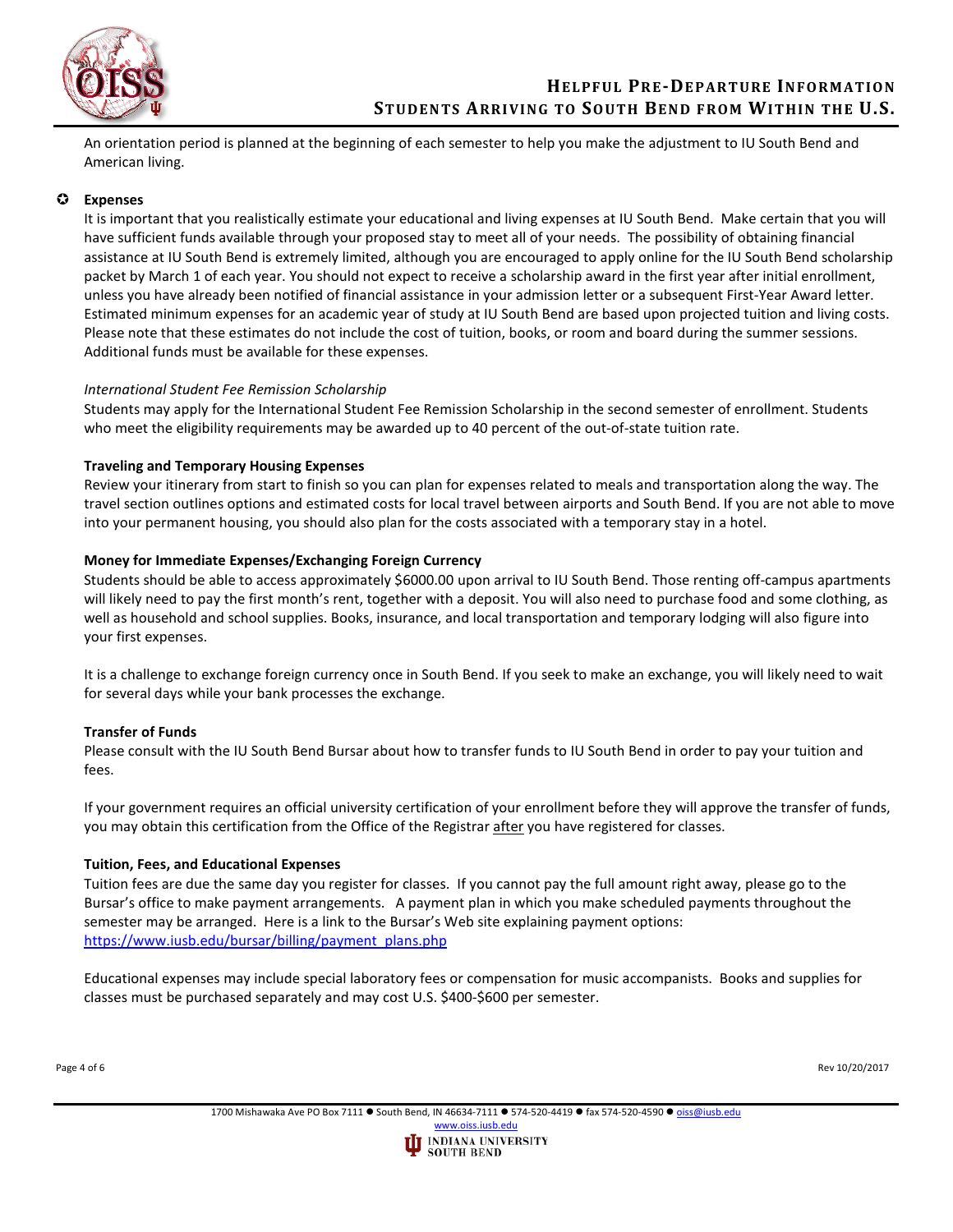

## **Housing**

## **Temporary Housing**

If you are not able to move in immediately to your permanent housing, please arrange for a temporary stay at the hotel you find most convenient to campus or local transportation. There is a hotel near the South Bend airport with bus service into the city. Likewise, there are several hotels in downtown South Bend near bus lines that pass by IU South Bend's campus. Costs can range from \$60.00 to \$100.00 a night.

Students who are contracted to live in on-campus housing prior to arrival should discuss terms and costs of an early arrival with Housing and Residence Life staff: [housing.iusb.edu](https://www.iusb.edu/housing/)

### **On-Campus Housing**

Apartment-style, University-sponsored student housing is available on campus. One- bedroom, two-bedroom, and fourbedroom units are available. Further information regarding housing amenities, move-in dates, and cost, together with an application form are included with this admissions package.

Your housing application must be submitted with a housing prepayment of US \$200 made payable to Indiana University South Bend. If you make the deposit via wire transfer, there is also a transfer fee. This deposit is non-refundable. If, after your arrival you decide not to live in University-sponsored housing, your deposit will not be returned. If you pay the \$200 deposit and live in IU South Bend housing, then the deposit will be considered a damage deposit. This is refundable when you leave, although the University may subtract costs for cleaning or repairs. Housing is assigned on a first come, first serve basis depending on the date your housing application is received.

### **Off-Campus Housing**

You are advised to begin your search for an apartment or other permanent, off-campus accommodations before you arrive in South Bend, but you are encouraged not to sign an off-campus lease or housing contract until you have been able to inspect the property. Renting an apartment or room usually requires a damage deposit in addition to one month's rent in advance that could total U.S. \$800 or more.

#### **Household Furnishings**

Although IU South Bend River Crossing Apartments are equipped with sofa, chairs, dining table, bed, desk, stove, oven, and refrigerator, the following items are NOT included: lamps, bedding and bath linens, pots, pans, dishes. Some off-campus apartments are furnished with sofa, couch, bed, etc, and almost always include a stove, oven, and refrigerator, but any apartment advertised as unfurnished will not include beds, sofas, chairs, and dining table. If possible, you should bring at least one set of bed and bath linens with you so that you will be prepared to move into your apartment when you arrive, although you can certainly arrange to purchase other household items after you arrive in South Bend.

## **What's to Eat After Arrival**

There are a variety of restaurants and markets in the South Bend area that will meet most tastes and dietary needs, including a grocery store, Martin's, just across the street from on-campus housing. The OISS will provide you with a directory of local restaurants and groceries, upon request.

# **Attend Mandatory Orientation, Placement Exams and Academic Advising International Student Orientation**

All newly admitted international students, are **required** to attend a special orientation program before the first Fall, Spring, or Summer II Session semester. This program provides essential, practical information concerning registration procedures, immigration benefits and responsibilities, departmental activities, university policies, campus and community services, health

Page 5 of 6 Rev 10/20/2017